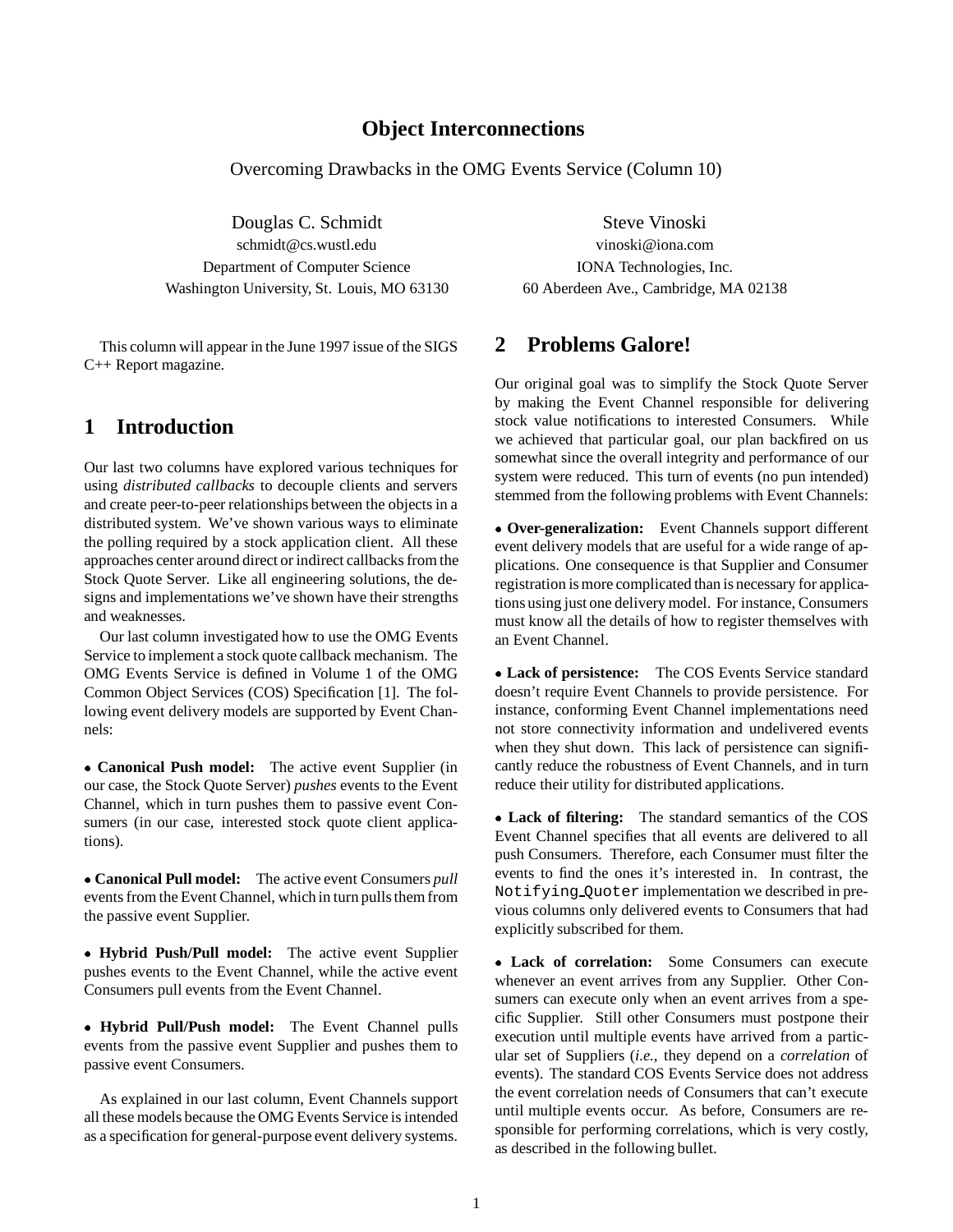**Increased endsystem network load and Consumer load:** One consequence of delivering all events to all Consumers is that the network load may be higher than with designs that perform some or all of the event filtering and correlation in the Event Channel. Moreover, the workload on the Consumers will also increase since they must perform the filtering and correlation at the destination. This increased workload can be particularly problematic if Consumers run on low-end PCs.

 **Multiple suppliers:** An Event Channel can have multiple suppliers attached to it, thereby increasing the potential for more events in the system. As a result, this may further increase network load and require Consumers to perform even more filtering.

 **Lack of type-safety:** Untyped Event Channels deliver event data using the OMG IDL any type. This forces Consumers to perform additional work converting the any to a specific type so they can examine and manipulate the data.

# **3 Avoiding Common Traps and Pitfalls**

We originally chose to use an Event Channel to separate the concerns of monitoring stock values from those of delivering notifications about changes in those values. In this column, we'll address each of the problems listed in the previous section to see what changes are needed so that we can use an Event Channel to simplify our Stock Quote Server. Along the way, we'll distinguish between solutions that require the following:

 **Changes to the COS Events Service specification:** For example, the current COS Events Service specification doesn't support event filtering or correlation. Although adding these features can significantly improve performance, it can be difficult to accomplish this in practice due to the long lead times required by the OMG standardization process. Fortunately, the OMG is already working on a new *Notification Service* [2] that will augment the existing Events Service to help address these concerns.

 **Changes to implementations of the COS Events Service specification:** The COS Events Service is intentionally vague, to avoid over-constraining the innovation and opportunity for optimization of implementors. Thus, there are a number of different ways to implement the COS Events Service. Certain implementation decisions make it easier to address the drawbacks we discuss in this article.

 **Changes to applications that use a COS Events Service implementation:** This solution is not always the most aesthetic or efficient. However, it's often the quickest and most pragmatic way to overcome common drawbacks with the existing COS Events Service specification and implementations.

The remainder of this section explains techniques for avoiding the common traps and pitfalls described in Section 1.



Figure 1: Connecting a Consumer to an Event Channel

## **3.1 Alleviating Over-generalization**

**Problem – complex registration process:** The COS Events Service is very general, to the point where it is hard to apply for many common use-cases. This is particularly evident when trying to connect a Supplier or Consumer with an Event Channel. As we showed in our last column, registration with an Event Channel requires a "double dispatching" handshake between the Consumer and Supplier proxies. The Channel uses this bi-directional exchange of object references to keep track of its Consumers and Suppliers so it can disconnect them gracefully.

Both Consumers and Suppliers must make three separate operation invocations to register with a Channel. As shown in Figure 1, Consumers that want to register as a push consumer must first call the for consumers operation on the Event Channel to obtain a ConsumerAdmin object reference. This object reference is then used to invoke the obtain push supplier operation to get a proxy from the Event Channel with which to register. Finally, the ProxyPushSupplier returned from the previous step is used to invoke the connect push consumer operation, passing it a reference to its PushConsumer object to receive the events.

Unfortunately, this handshake is more complicated than necessary for most applications.

**Solution:** The solution is obvious: to simplify the Event Channel registration protocol, we must hide it behind a simpler interface. For example, the registration interface we showed several columns ago for our Notifying Quoter was much simpler:

```
// IDL
module Stock {
  // Requested stock does not exist.
  exception Invalid_Stock {};
  // Distributed callback information.
 module Callback {
    interface Handler {
      // ...
    };
    // ...
  };
```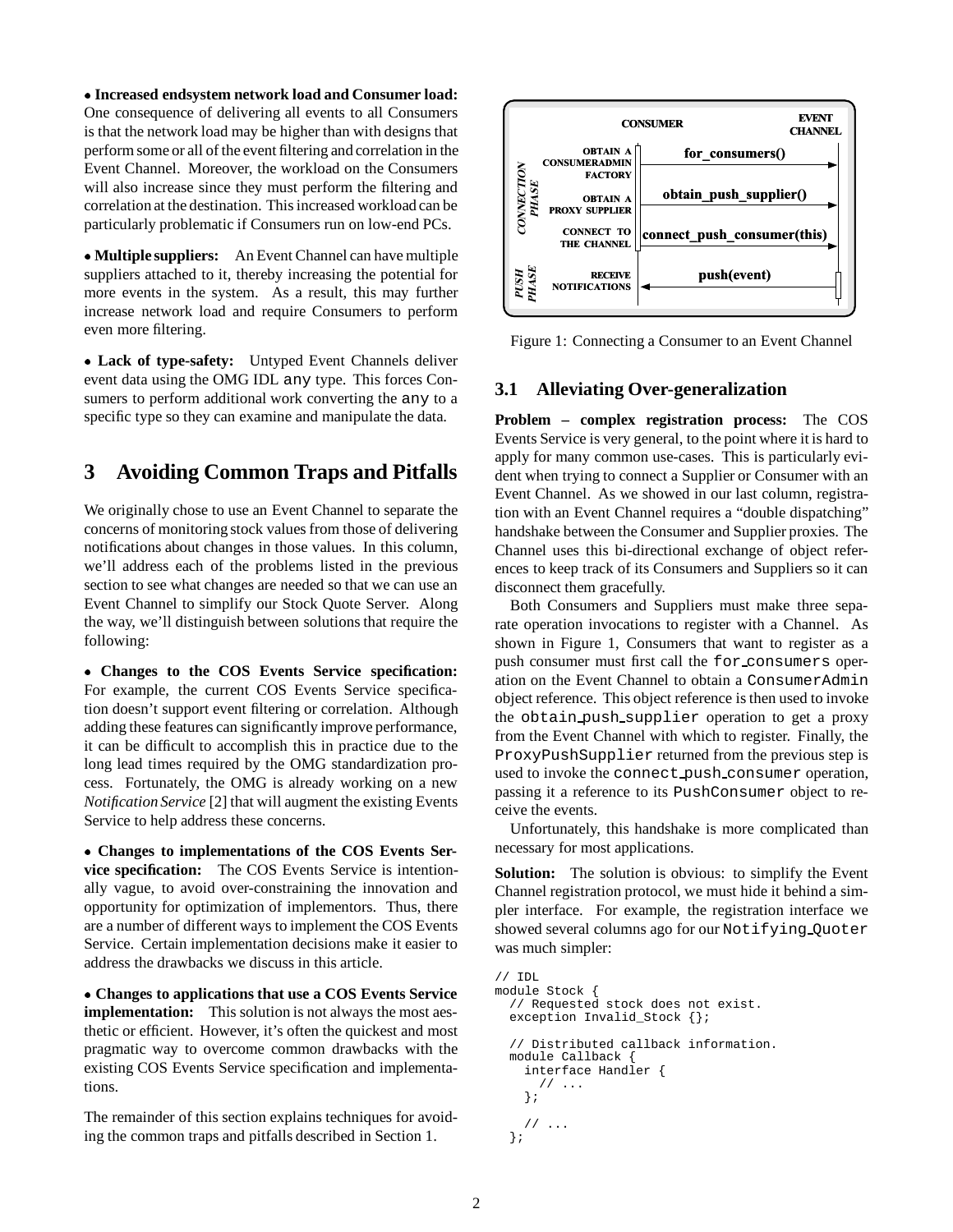```
interface Notifying_Quoter {
    // Register a distributed callback handler
    // that is invoked when the given stock
    // reaches the desired threshold value.
    void register_callback
           (in string stock_name,
            in long threshold_value,
            in Callback::Handler handler)
      raises (Invalid_Stock);
    // Remove the handler.
    void unregister_callback
          (in Callback::Handler handler);
 };
};
```
To register using this Notifying Quoter interface, a client simply calls the register callback operation, passing a Callback: : Handler object reference to be invoked when the named stock reaches the indicated value. This solution doesn't require any changes to the Events Service specification or vendor implementations. It just provides a wrapper around the Event Channel registration protocol that makes it much easier to use.

The Consumer registration protocol supported by our Notifying Quoter is simpler than the one used by the Event Channel because it only supports the Canonical Push Model of event delivery. In particular, the Event Channel registration handshake required to select the delivery model isn't necessary for the Notifying Quoter.

Keep in mind, however, that the Notifying Quoter::unregister handler operation can have problems of its own. Specifically, it relies on the CORBA::Object::is equivalent operation to compare object references and ensure that the right one is unregistered. However, the semantics of this operation are too weak to allow it to be used for this purpose. The problem is that is equivalent may return *false* even though the two object references identify the same remote object.<sup>1</sup>

### **3.2 Resolving Persistence Issues**

**Problem – loss of non-persistent data and connection information:** Any time the Event Channel is shut down, or if it fails unexpectedly, non-persistent information can be lost. For instance, the Event Channel could lose information about the Consumers and Suppliers connected to it. Moreover, it could lose undelivered event data.

The italicized labels in Figure 2 depict potential sources of lost data and connection information in an Event Channel.

**Solution:** Saving and restoring Consumer and Supplier registration information isn't hard, assuming that the rate of connections and disconnections is not too high. Since object references can be changed into string form by the ORB, the Event Channel only needs to utilize a suitable persistent store in which to write stringified object references for Consumers and Suppliers as they register.



Figure 2: Failure Points in an Event Channel

Storing undelivered event data is more difficult, however. Typically the rate of event delivery is much higher than the rate of connections and disconnections. To be completely reliable, an Event Channel must store a copy of each event it receives until it successfully delivers it to all Consumers. In most network environments, this requires end-to-end acknowledgements between the Channel and all of its Consumers.

There are many protocols for ensuring reliable group communication. However, these protocols are non-trivial to implement. Moreover, they can reduce performance significantly compared with non-reliable group communication protocols (such as IP multicast).

Note that the functionality for ensuring Event Channel reliabilitymust be provided by implementors. It's outside the scope of what end-users and Consumer/Supplier applications can accomplish since they don't program the internal details of an Event Channel.

**Problem – storing CORBA anys:** A related problem with the storage of event data is the fact that the data arrives at the Event Channel in the form of a CORBA any. CORBA anys are self-describing types capable of storing any built-in or user-defined OMG IDL type. Storing such types isn't too difficult if one can extract the compiled C++ form from the  $CORBA: :$  Any type. It's not practical, however, to recompile the Event Channel every time a new user-defined event type is added to the distributed system.

**Solution:** What's required is a way to store instances of the any type regardless of whether the type is compiled into the Event Channel or not. Currently, the ability to store instances of the any type depends upon which ORB you use. Unfortunately, there is no standard way to decompose an instance of an any for storage to disk, though some ORB products support proprietary extensions to solve this problem.

Fortunately, this particular portability problem has already been recognized by the submitters to the OMG Portability Enhancement RFP. The solution will be included in their joint submission that should be completed by the time you read this column. A new IDL interface named DynAny will allow anys to be created dynamically. It will also allow

 $1$ Our September 1996 column [3] discusses the reason for these nonintuitive semantics in more detail.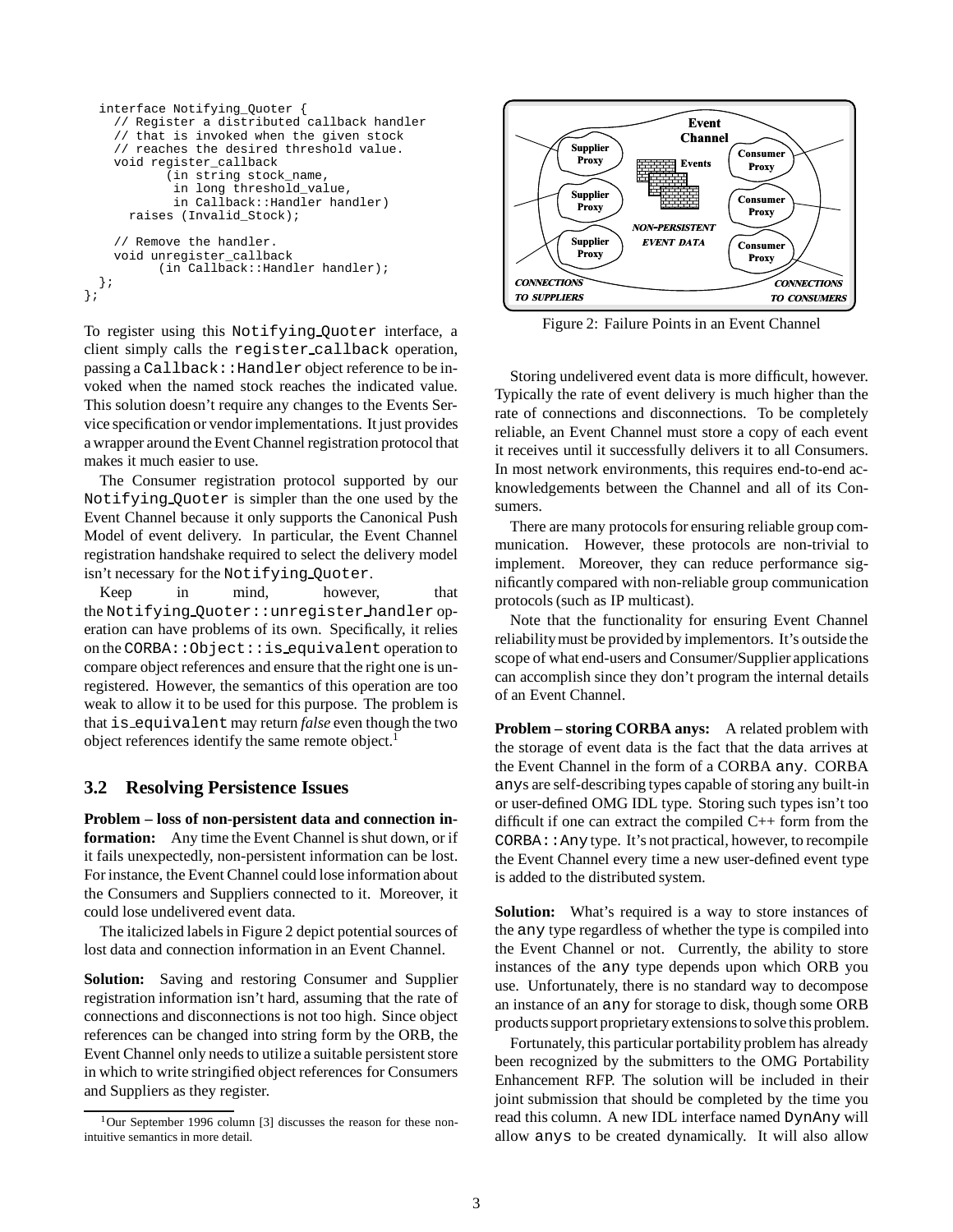

Figure 3: Multiple Suppliers Generating Multiple Types of Events

an instance of an any to be decomposed into its constituent built-in IDL types.

Once adopted as a standard, the DynAny interface will allow a portable program (such as an Event Channel and event filters) to manipulate instances of the any type regardless of what programming language it's written in. More importantly, DynAny will work regardless of whether the actual type stored in the any is statically known to the program or not.

### **3.3 Eliminating Multiple Suppliers**

**Problem – multiple suppliers with multiple type systems:** Security implications aside, there's nothing to stop an application from acquiring an object reference to an Event Channel and connecting itself as a Supplier. This is problematic for the following reasons:

- *Increased Channel workload* As more Suppliers connect to a Channel, there is a greater potential for the Channel to become a bottleneck as Suppliers push more events to the Channel.
- *Increased Consumer workload* As more Suppliers push events through a Channel, the more events must be propagated to Consumers. Moreover, it's likely that new Suppliers will generate different types of events (as shown in Figure 3). It's possible that many of these types won't be of interest to all the Consumers, however.

**Solution:** One way to eliminate the problem of multiple Suppliers is to have an application create its own Event Channel and keep it hidden by not advertising its object reference. This prevents any other applications from connecting to it as a Supplier. For example, in our Quote Server example, we can employ the special registration interfaces described in Section 3.1 to ensure that unwanted Suppliers can't access the Event Channel directly.



Figure 4: Co-locating Filters with an Event Channel

Note that this solution only requires changes to applications and doesn't require any changes to the Event Channel specification or implementations.

### **3.4 Performing Filtering and Correlation in Event Channels**

**Problem – filtering at the consumers:** In a standard COS Events Service, each Consumer typically perform its own filtering. COS Event Channels can be chained to create an event filtering graph that allows Consumers to register for a subset of the total events in the system. However, this filter graph increases the number of hops that a message must take between Suppliers and Consumers. This increased overhead may be unacceptable for applications with low latency requirements. In addition, a general-purpose filtering mechanism that interprets CORBA: : Any types may be too inefficient for high-performance applications.

**Solution 1:** One solution is to attach co-located filters directly to the Event Channel so that Consumers only receive events they're actually interested in. For instance, we've made the Event Channel private with respect to our Quote Server. Therefore, we can ensure that it only receives events that are relevant for it. Moreover, since the Event Channel is private, we *statically* know the IDL types flowing through it, so filtering is much easier and more efficient.

Note that this solution doesn't require any changes to the Event Channel specification, but it does require extra interfaces on the Event Channel implementation that allows filters to be installed directly within the Event Channel process. The following sketches how this functionality could be implemented by an Event Channel provider:

1. *Filter interposition* – Each Consumer registration causes the creation of a co-located filtering Consumer object that is interposed *locally* between the Event Channel and the actual Consumer (shown in Figure 4). The fact that the filter is located within the Event Channel server means that events are not needlessly transmitted over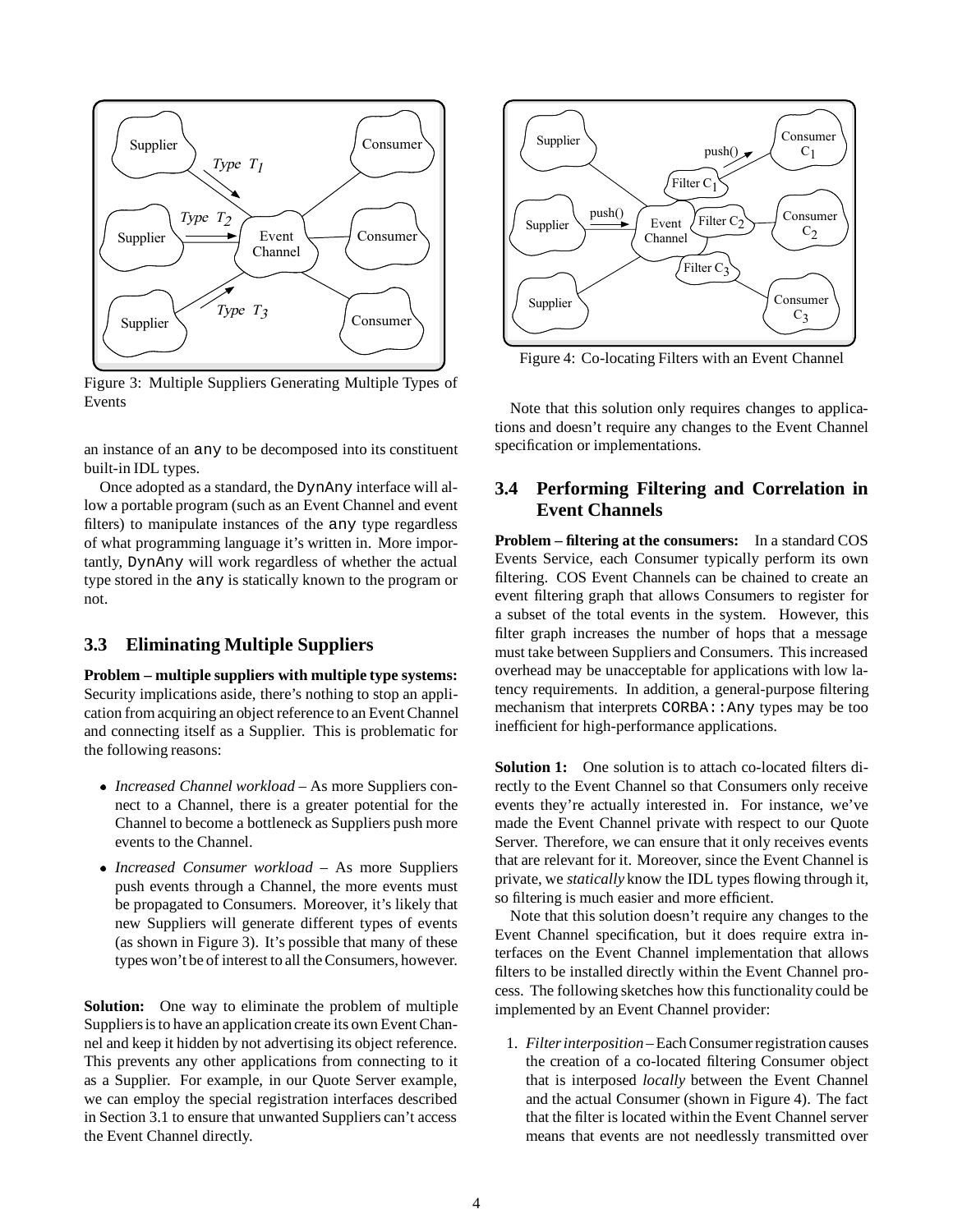the network<sup>2</sup> only to be thrown away, thus helping to decrease the network load.

2. *Event interception* – As events are pushed to the Event Channel from Suppliers they are intercepted and compared against the filtering object. If they match the filtering criteria they are forwarded to the Consumer. If not, they are discarded. Therefore, this mechanism ensures that only those of events interest to the real Consumer actually reaching that Consumer. For instance, Figure 4 illustrates a scenario where an event pushed by a Supplier to the Event Channel only passes the filter installed by Consumer  $C_1$ .

There are two drawbacks to this solution:

- 1. *Filter registration* This solution requires Event Channel implementations to support special filter registration interfaces. Such interfaces are not yet standardized, so their signatures and their semantics would vary between Event Channel implementations.
- 2. *Filter implementation* This solution begs the question of how filters could possibly be implemented. An obvious solution is to pass an object reference reference for each filter, which the Event Channel can invoke before pushing an event to a Consumer. The problem with this approach is that the filter object can't be passed by value to the Event Channel, and thus could not be located directly with the Channel. Therefore, the benefits of co-located filters could not be realized. Other possible implementations for filters are mentioned in Solution 2 below.

**Solution 2:** A potentially more efficient and scalable solution is to extend the COS Events Service specification to explicitly support event filtering. There are a number of techniques for accomplishing this, such as parallel processing of composite filters, trie-based filter composition, and context-free grammar-based filter composition using "skipahead parsing" [4]. It is very likely that the submissions to the OMG Notification Service RFP mentioned above will standardize one or more filtering solutions.

[5] describes a filtering mechanism for a real-time implementation of the COS Events Service. This implementation provides filtering and correlation mechanisms that allow consumers to specify logical OR and AND event dependencies. When those dependencies are met, the real-time Event Service dispatches all events that satisfy the Consumers' dependencies and timing requirements. The Appendix describes additional information on event filtering architectures.

### **3.5 Minimizing Network and Consumer Load**

**Problem – excessive load on the network and Consumers:** If all events are delivered to all push Consumers, both the network load and the workload on the Consumers may increase. The increase in network load is obviously due to the need to deliver all events to all Consumers. The increase in Consumer workload is due to each Consumer having to perform event filtering and correlation. Increasing the workload of Consumers can be particularly problematic if they run on low-end machines.

**Solution 1:** Instead of just making the Event Channel private, as suggested above, it can also be created directly within the Quote Server. This eliminates one of the network hops (*i.e.,* Supplier to Channel). However, the resulting decrease in network traffic may be negligible since our Event Channel is private and the Quote Server is the only Supplier attached to it. Moreover, the additional workload of having the Event Channel in the same process as the Quote Server may actually decrease the overall performance of our server, unless careful multi-threading or asynchronous event processing is utilized.

Despite these potential drawbacks, a co-located Event Channel makes it much easier to implement co-located event filters. As described above, registering or creating co-located filters for a stand-alone Event Channel requires that it supports extra proprietary interfaces that go beyond the OMG Events Service Specification. If the Event Channel is local, however, co-located filters can simply be implemented as normal Consumer objects, and thus can registered with the Event Channel using the regular Consumer registration interfaces. Because such filters reside in the same process as the Event Channel, the benefits of co-located filtering are easily achieved without requiring the Event Channel to support a general filter interpreter as described above. From a programming perspective, this solution is desirable since it doesn't require any changes to the specification or implementation of existing Event Channels.

A reasonable tradeoff might be to run the Event Channel on the same system but not in the same process as the Quote Server, and use an ORB capable of communicating via shared memory. This keeps the Supplier-to-Channel message traffic off the network, but does not require an Event Channel implementation that can be linked into and run within another program. With this solution, filters could still be implemented as regular Consumer objects. Even though they would no longer be co-located within the Event Channel process, communication with the filters from the Event Channel via shared memory would still be quite efficient.

In any case, implementing a server with its own local Event Channel can be simplified greatly if shared library or DLL-based Event Channel implementations are available. Currently, only stand-alone server-based Event Channels are common.

**Solution 2:** Another solution is to use "batching." This approach is shown in Figure 5, where the Channel queues up groups of events destined to the same Consumer and delivers them *en masse*, rather than individually. This results in lower

<sup>&</sup>lt;sup>2</sup>This assumes that the ORB performs "short-circuited" local dispatching (such as direct or near-direct function calls) for messages to objects in the same address space.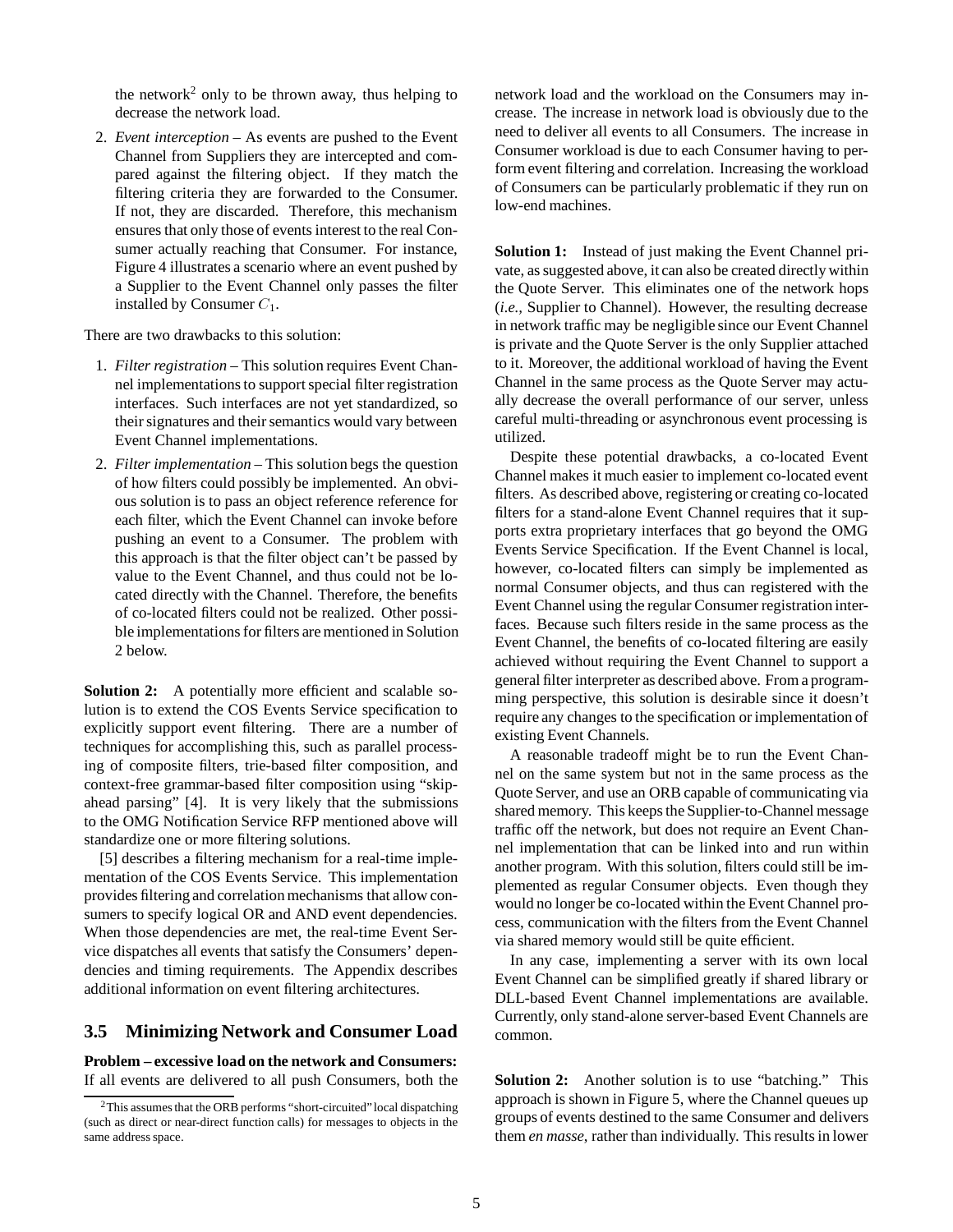

Figure 5: Batching Requests to Consumers

network utilization since the fixed costs (*e.g.,* interrupts, context switching, and protocol processing) of transmitting an event are amortized over a larger payload. The main drawback is an increase in latency due to delay incurred while batching up the events.

Batching can be implemented with minor changes to the Event Channel implementation and specification. Because the Event Channel for our Quote Server is private, we know that all events flowing through the system are actually the same IDL type. Since events are delivered in the form of a CORBA::Any, our Event Channel can either put a single event into an any, which is the norm, or can bend the rules slightly and actually store a *sequence* of events in the any. Pushing a sequence of events allows the Event Channel to deliver multiple events to a given Consumer with a single push operation. However, it requires that Consumers be aware that the anys they receive can hold either a single event or a sequence of events.

#### **3.6 Improving Type Safety**

**Problem –** CORBA:: Any **can be error-prone:** With an untyped event channel, event data is delivered via the OMG IDL any type. An any is similar to the  $C/C++$  void pointer in that it can contain the state of any OMG IDL type. It also shares some drawbacks with void pointers in that using an any can be error-prone.

Fortunately, a CORBA::Any keeps a TypeCode along with the data so that it is possible to detect type errors at run-time. However, applications written with any can be complex since each Consumer must be prepared to actively distinguish the events it understands from those it does not.

**Solution:** We can create our own event type system and use it via our private interfaces. As shown in Figure 6, this solution interposes a type-safe software layer that hides the insertion and extraction of event data into and out of CORBA::Any. The benefit of this approach is that the code



Figure 6: Interposing a Typed Interface over Untyped Events

to handle the Anys can isolate the handling of Any values from the rest of the application. In addition, this solution doesn't require any changes to the specification or implementation of the COS Events Service.

Thus far, we have focused solely on the *untyped* interfaces of the OMG Events Service Specification. However, the specification also describes how an Event Channel can support *typed* interfaces. In theory, using a typed Event Channel interface is essentially equivalent to a solution that involves wrapping an untyped Event Channel with private typed interfaces. In practice, the specification for typed Event Channels is vague and confusing.

To the best of our knowledge no ORB vendors support typed Event Channels. Until support for typed Event Channels becomes available, it's best to encapsulate the Event Channel with your own private C++ wrapper interfaces.

# **4 Conclusion**

This column concludes our investigation of distributed callbacks and event delivery services – we hope you've found our exploration of these issues and design tradeoffs useful. Along the way, we've suggested various solutions to many drawbacks with the COS Events Service via a combination of application changes, Event Channel implementation enhancements, and proposed extensions to the COS Events Service specification. Not surprisingly, there are still many challenges awaiting those who use the COS Events Service in practice.

In our next column, we'll start presenting issues surrounding CORBA *Object Adapters*, which is where programming language object implementations meet the world of CORBA objects. In particular, we'll describe the new *Portable Object Adapter* currently being added to CORBA. The POA solves many issues with existing non-portable object implementations, which is the bane of cross-vendor CORBA development today.

# **References**

[1] Object Management Group, *CORBAServices: Common Object ServicesSpecification,Revised Edition*, 95-3-31 ed., Mar. 1995.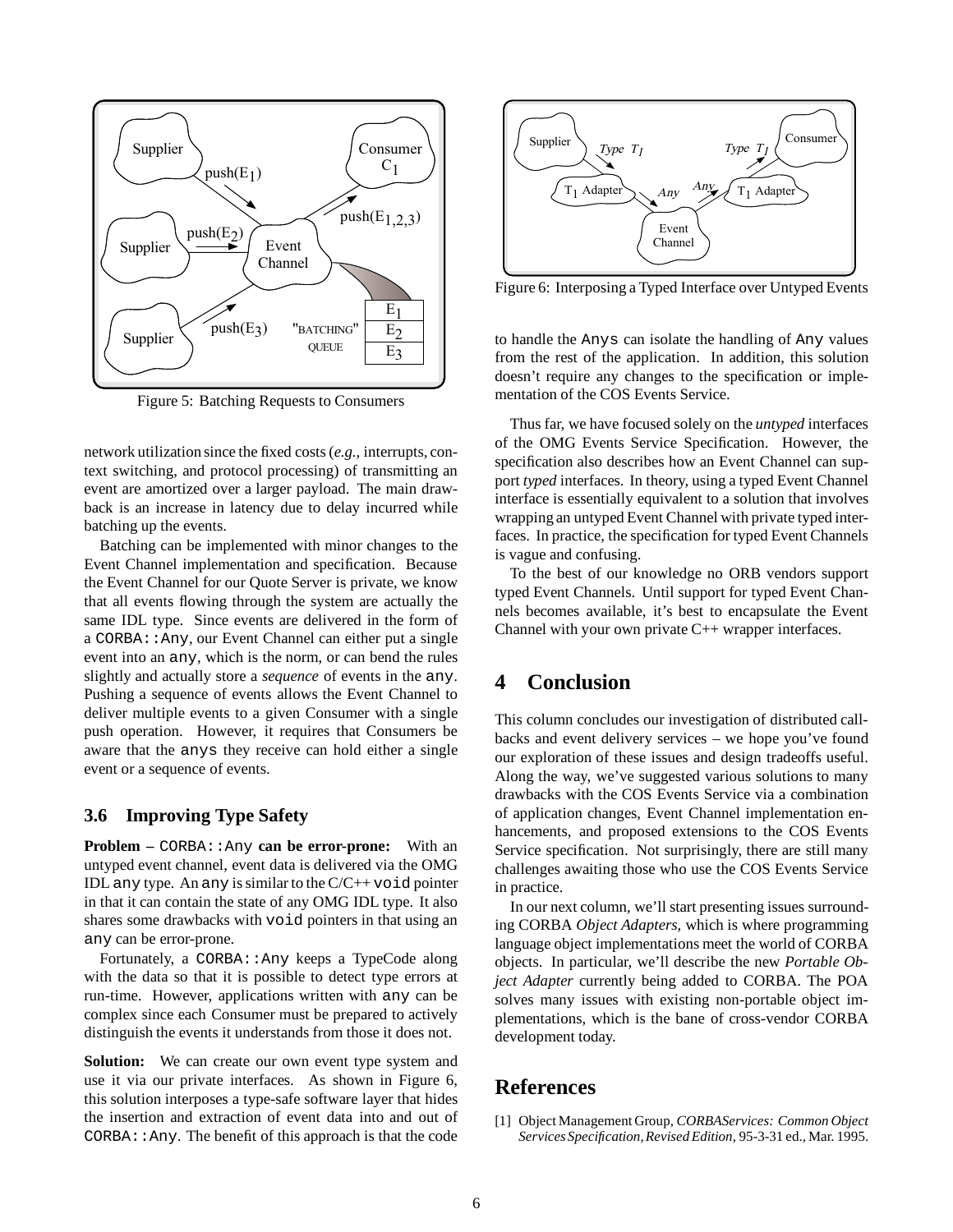

Figure 7: Decentralized Event Filtering

- [2] Object Management Group, *Notification Service Request For Proposal*, OMG Document telecom/97-01-03 ed., January 1997.
- [3] D. Schmidt and S. Vinoski, "Distributed Callbacks and Decoupled Communication in CORBA,"*C++ Report*, vol. 8, October 1996.
- [4] D. C. Schmidt, "High-Performance Event Filtering for Dynamic Multi-point Applications," in 1<sup>st</sup> Workshop on High Perfor*mance ProtocolArchitectures(HIPPARCH)*, (Sophia Antipolis, France), INRIA, December 1994.
- [5] T. Harrison, D. Levine, and D. C. Schmidt, "The Design and Performance of a Real-time Event Service," in *Submitted to OOPSLA '97*, (Atlanta, GA), ACM, October 1997. http://www.cs.wustl.edu/~schmidt/oopsla.html.

# **A Event Filtering Architectures**

There are several types of event filtering architectures illustrated in Figures 7, 8, and 9. This appendix outlines the advantages and disadvantages of each architecture.

 **Decentralized Event Filtering:** In certain environments, it is beneficial to decentralize event filtering by performing it on consumer hosts (shown in Figure 7). This configuration is appropriate when the following conditions exist:

- The Consumer hosts are powerful computing platforms;
- A high-speed network is available to connect the Suppliers to the Consumer hosts;
- Consumers subscribe to most events;
- Event filters are relatively complex.

When these conditions exist it may become more efficient to perform filtering in the Consumer endsystems.



Figure 8: Centralized Event Filtering

 **Centralized Event Filtering:** In other environments, it is beneficial to centralize the event filtering in one Event Channel located on a single event server (shown in Figure 8). This configuration is appropriate when the following conditions exist:

- An Event Channel is installed on a high-performance event server platform (such as a multi-processor);
- The Consumer hosts are run on less powerful platforms (such as inexpensive PCs);
- A relatively low-bandwidth (or highly congested) network connects the event server to the Consumer hosts;
- Consumers subscribe to a relatively limited subset of events;
- The complexity and number of event filters subscribed to by Consumers does not produce a major processing bottleneck at the event server.

When these conditions exist, the network and the Consumer hosts at the edges of the network are typically the processing bottleneck, rather than the Event Channel running on the event server. Therefore, a centralized event filtering architecture helps to off-load work from the network and the Consumer hosts.

 **Distributed Event Filtering:** More complex event filtering scenarios are also possible (shown in Figure 9). For example, network topology in complex systems may interconnect Suppliers, Event Channels running on event servers, and Consumers that span multiple computers across localarea networks and wide-area networks.